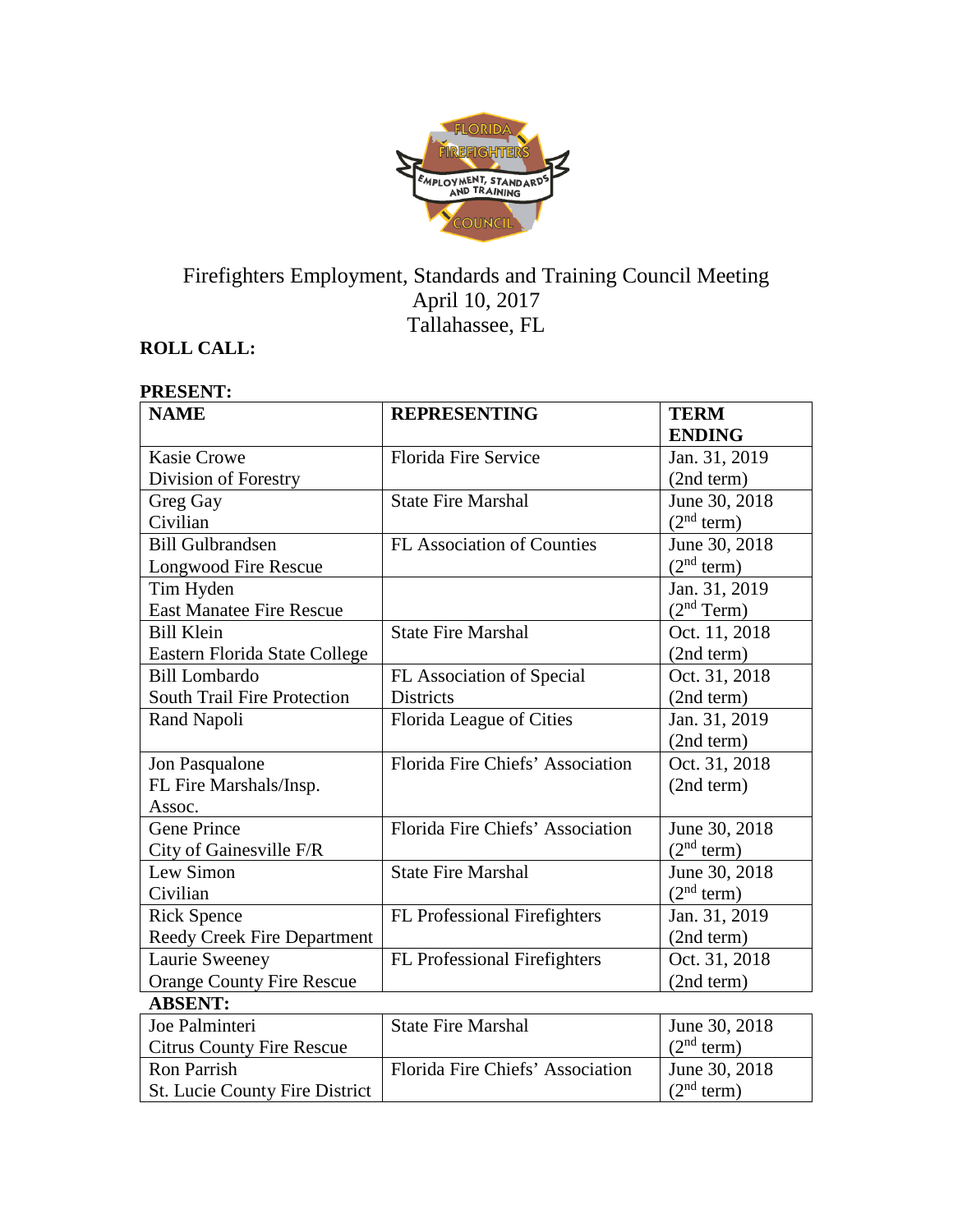The Firefighters Employment, Standards and Training Council meeting was called to order.

**On a motion duly made**, the minutes from the Firefighters Employment, Standards and Training Council held on January 19, 2017 were approved.

#### **Motion carried**.

#### **REPORT FROM DIVISION:** *given by Julius Halas, Director*

- Legislative Report
	- o HB 465 Lifetime Firefighter Designation (filed)
	- o HB 653 High Rise Retro Fit (some concerns)
- Events
	- o Fire Service Awards
	- o Memorial Remembrance
	- o Cabinet Meeting
- USFA
	- o Working with SFM on updating NIFRS system

## **REPORT FROM THE BUREAU:** *given by Mike Tucker, Bureau Chief*

Campus has been very busy! Military training ongoing, rave reviews from visiting Colonel.

- FCDICE
	- o Continuing to work on with several issues.
- Fire Investigator Rule has been finalized
- Review of Inspector Curriculum no change in hours or requirements
- Event:
	- o May 5, 2017, first ever, Mental Health Symposium
- Push for departments to keep up with FCDICE rosters and profiles
- Job Task Analysis
	- o One vendor has submitted
	- o Will be reaching out to training directors and fire departments for input
	- o Rule making process will be required
- Grants
	- o Volunteer Firefighter Grant Program
	- o 9 fire departments have already received SCBA
	- o Additional 1 million in grant money has been issued for firefighter cancer study at UM
	- o LBR requesting 1.5 million for career firefighter safety equipment